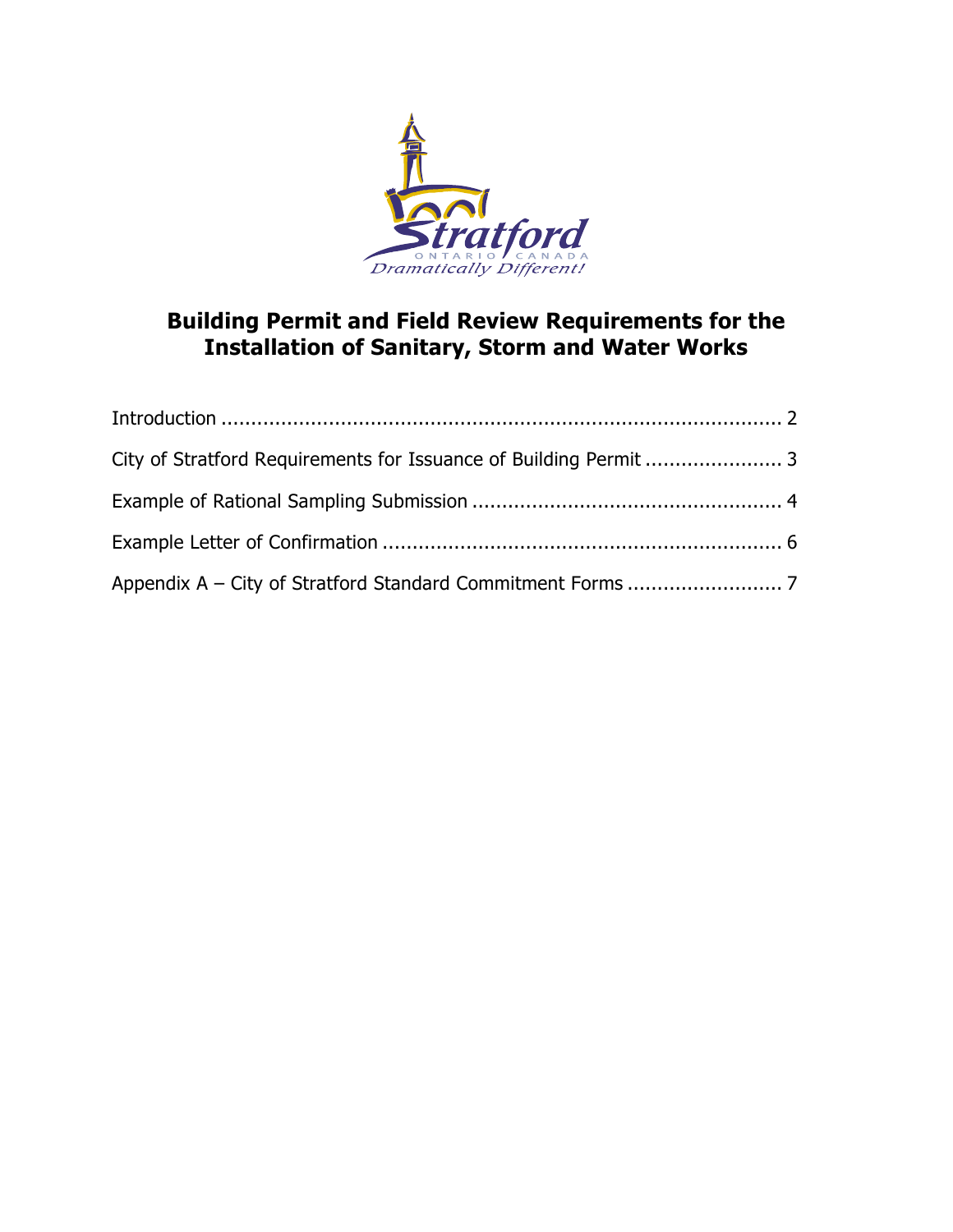## **Introduction**

The purpose of this document is to standardize the requirements for building permit and field review for site servicing installed on properties not covered under subdivision agreements.

Plumbing not located within a structure is defined as a building by *The Ontario* Building Code Act. Plumbing includes, but is not limited to, sanitary sewers, storm sewers and water piping located on a property. Therefore, installation of sanitary sewers, storm sewers and water piping requires the issuance of a Building Permit prior to commencement of installation.

The Site Plan approval process should not be confused with the Building Permit issuance process. Both are separate and address different requirements. For example, Site Plan addresses stormwater management planning and the Building Permit addresses specific requirements for installation of piping systems.

Section 18 of The Ontario Building Code Act and Section 1.2.2 of The Ontario Building Code provides for general review of the construction of buildings in accordance with the performance standards of the Association of Professional Engineers of Ontario and for forwarding copies of written reports arising out of the general review to the Chief Building Official by a professional engineer retained to undertake the general review of the project.

Section 78 of Regulation 941 made under *The Professional Engineers Act* prescribes the performance standards with respect to general review of the construction, alteration or enlargement of a building by a professional engineer as provided for in The Building Code Act.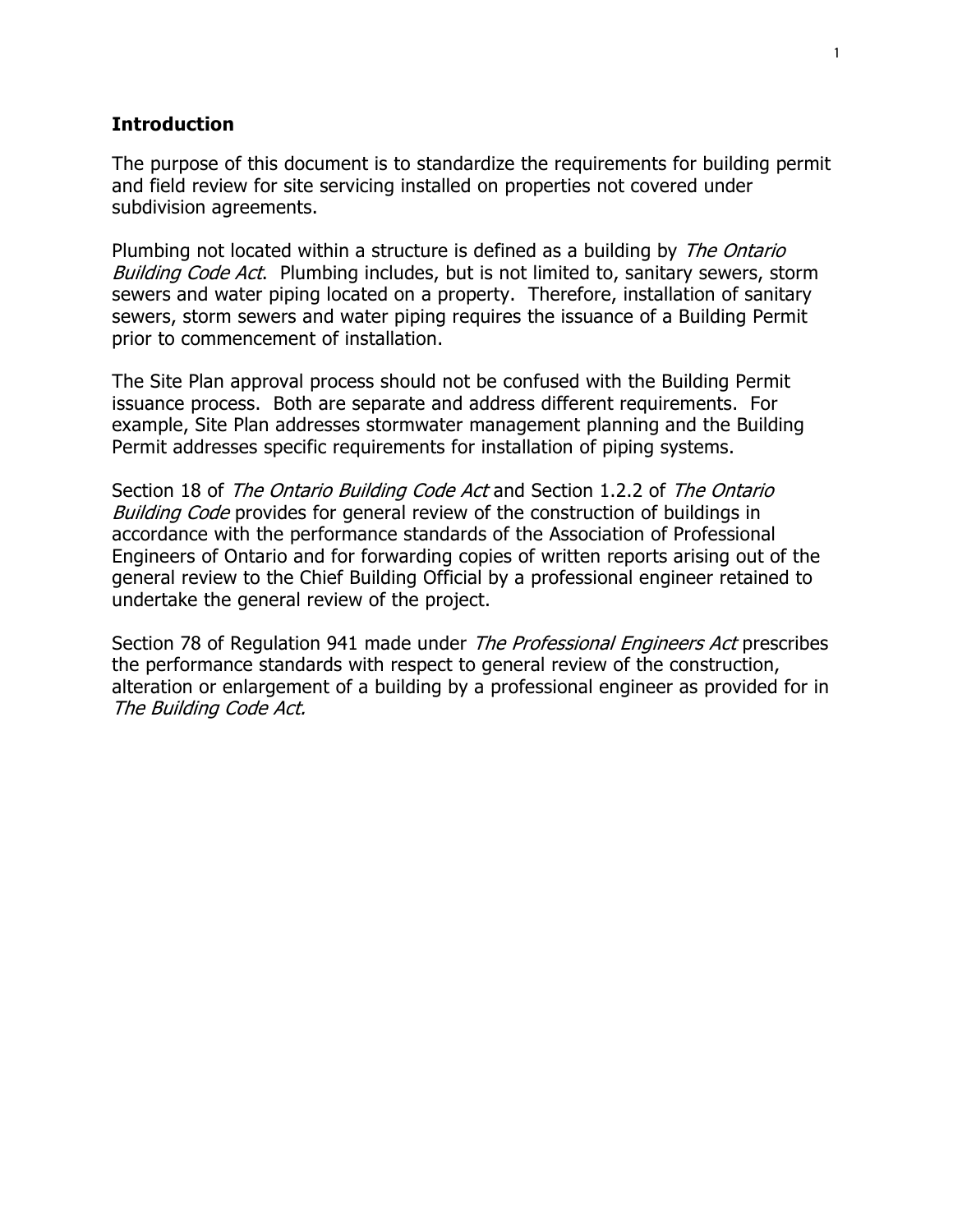## **City of Stratford Requirements for Issuance of Building Permit**

## Prior to permit issuance

- The professional engineer undertaking to provide general review of the construction of site services as required by Site Plan Control and the Ontario Building Code shall submit to the Chief Building Official a completed commitment form signed by the professional engineer who has been retained to carry out field review and also signed by the owner. (See Appendix A)
- The professional engineer retained to carry out field review shall submit to the Chief Building Official a written letter outlining the proposed rational sampling program to be undertaken to confirm construction is completed in accordance with Ontario Building Code requirements.
- The Chief Building Official will review and if required revise the proposed rational sampling program to be undertaken for field review. The final program is then signed and returned to the professional engineer. The professional engineer shall in turn give the owner/client a copy of the reviewed and accepted rational sampling program.

## After permit issuance

Written reports arising from the field review shall be forwarded immediately to the Chief Building Official outlining progress of work, observed deficiencies and the status of their rectification.

**Upon completion of the work** and prior to putting the system into use (as per subsection 1.3.3 of The Ontario Building Code)

 The professional engineer undertaking to provide general review of the construction of site services shall provide to the Chief Building Official confirmation that the general review has been carried out in accordance with the Professional Engineers Act and the requirements of the Ontario Building Code.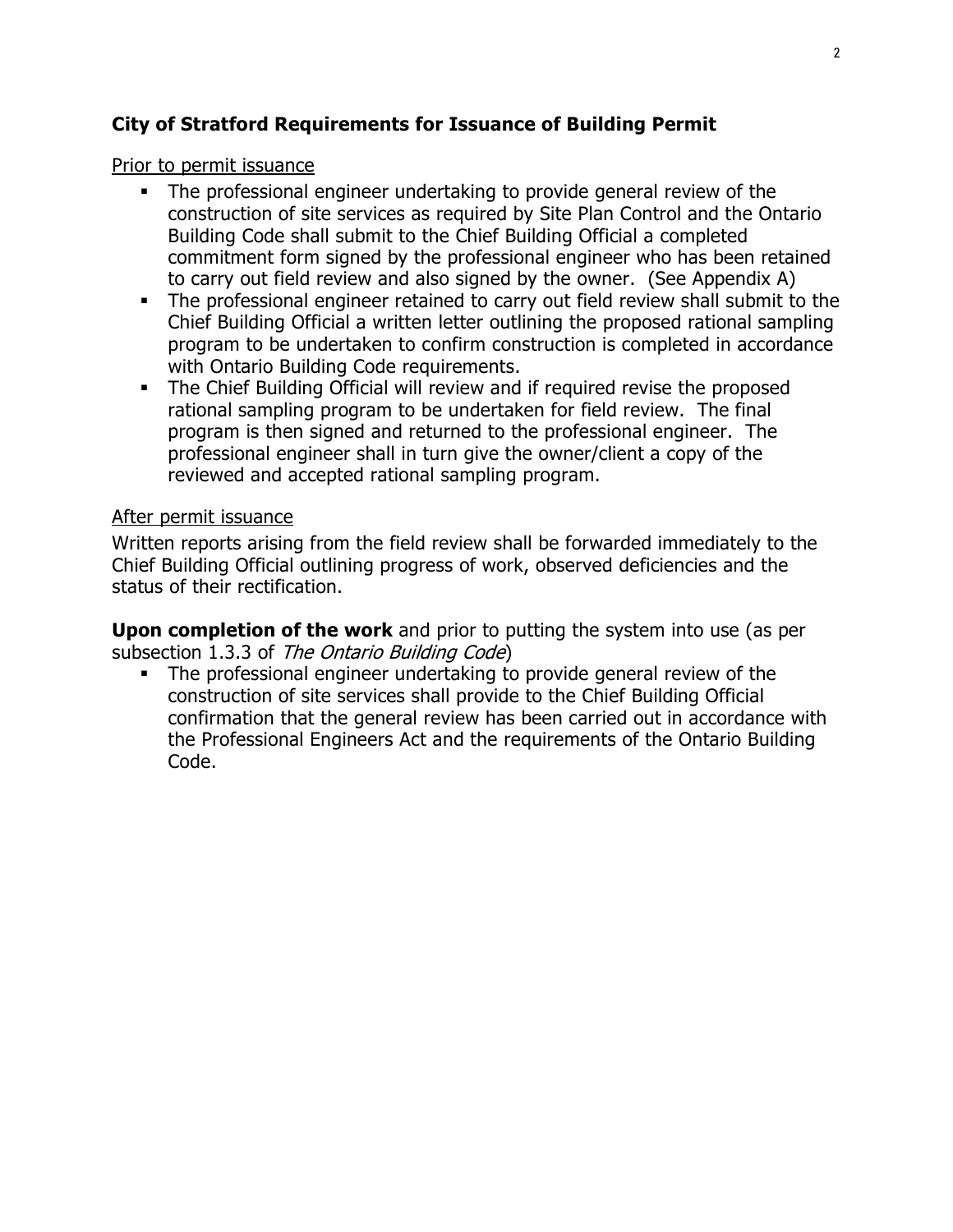## **Example of Rational Sampling Submission**

## **Submission Letter**

January 1, 2021

City of Stratford Infrastructure and Development Services 82 Erie Street, 3rd Floor Stratford, ON N5A 2M4

## **Attention: Chief Building Official**

## **Re: Rational Sampling Program 123 Somewhere Street Permit # 00-00000**

Dear

We have been retained to carry out the general review of the construction of the site servicing for this building in conformance with Section 78 of Ontario Regulation 941, made under the Professional Engineers Act, 1990.

The scope of our review covers the sanitary sewer, storm sewer, stormwater management system and waterworks as shown on the drawing prepared by ABC Engineering under the professional seal of J. Doe, P. Eng. This review will be carried out in accordance with the PEO Guidelines for Professional Engineers Providing General Review of Construction as required by the Ontario Building Code.

Attached is the rational sampling program that we propose to follow in the execution of this work. Please advise us if you have any additional requirements with respect to this review.

Yours truly,

## **ABC Engineering Sealed with P. Eng. Stamp**

J. Doe, P. Eng.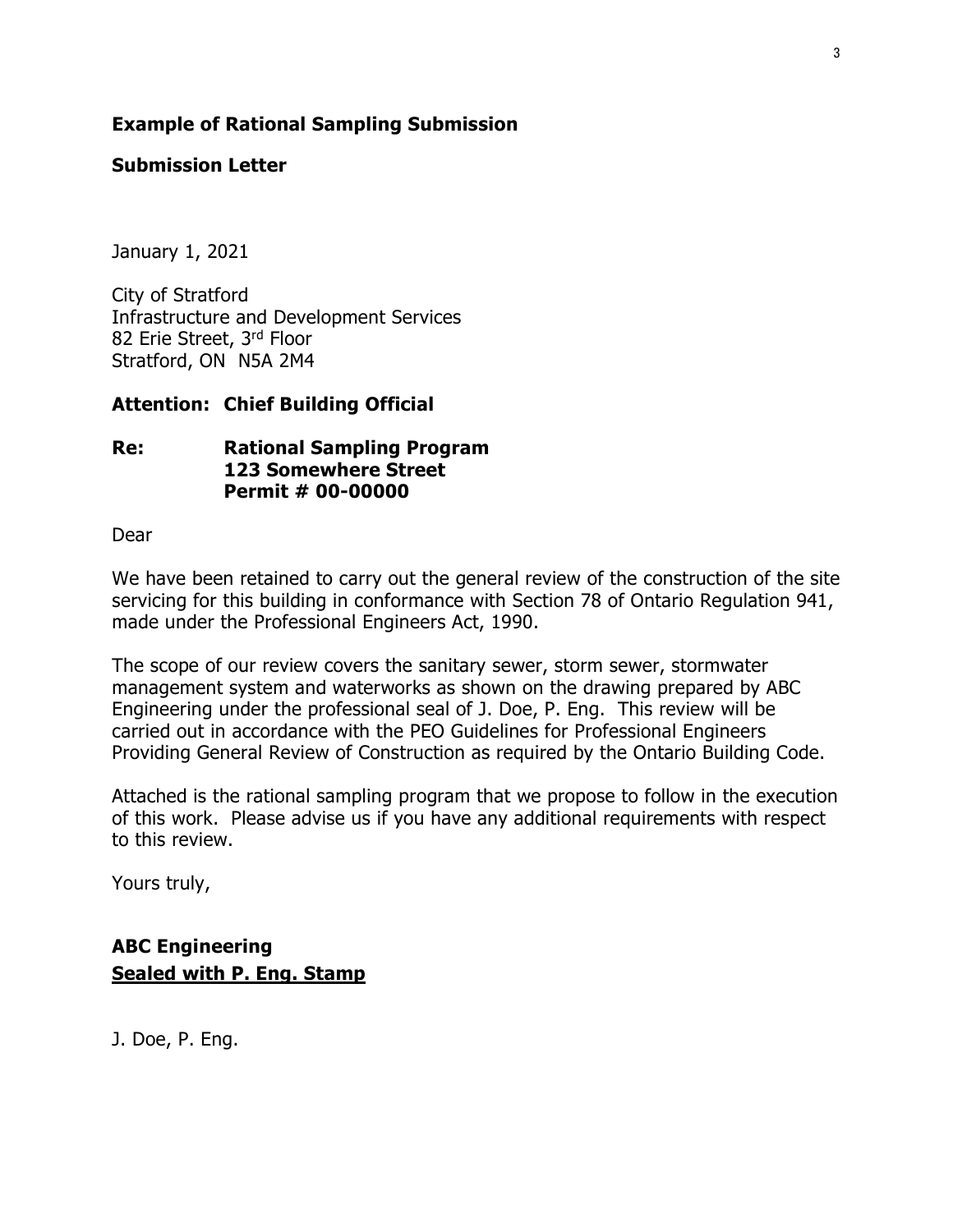## **Sampling Program**

The site servicing and grading works for the proposed restaurant at 123 Somewhere Street includes the following:

- 1. Site Grading in accordance with ABC Engineering drawings;
- 2. Installation of approximately xx meters of storm sewer and related apparatus;
- 3. Installation of approximately xx meters of sanitary sewer and related apparatus;
- 4. Installation of approximately xx meters of watermain and related apparatus.

To confirm construction is completed in accordance with the Ontario Building Code, the following rational sampling program will be implemented.

## Pre-construction Coordination

Prior to construction, the General Contractor will arrange a site meeting with the Engineer and the City of Stratford Building Inspector(s) to review the proposed construction schedule and provide the names and telephone numbers of all subcontractors involved in the servicing of the subject site.

## Site Inspections

During the course of construction, the Engineer and/or his representative shall periodically inspect the site works as set out below, written reports arising out of the field review shall be forwarded immediately to the Chief Building Official for review.

- 1. Compaction and grading work on piping is to be inspected and tested by the Engineer – State number and frequency of inspections
- 2. Storm and Sanitary sewers and watermain to be inspected prior to backfilling trenches – State number and frequency of inspections

Note: If unusual circumstances or systems (ie frost protection, angle of repose, intersecting piping, meter chambers etc.) are involved, specific or additional site inspections shall be required. Please outline them as required.

## **Services Testing Inspection**

The Engineer shall contact the City of Stratford Water Department (Mark Bouw, 519- 271-0250 ext 281) to arrange a suitable program for testing and disinfection of watermains and services in accordance with the City of Stratford Water Service Regulations.

## Review and General Conformance Certification

Upon the completion of the work and prior to putting the system into use, the Engineer shall provide to the Chief Building Official confirmation that the general review has been carried out in accordance with the Professional Engineers Act and the requirements of the Ontario Building Code.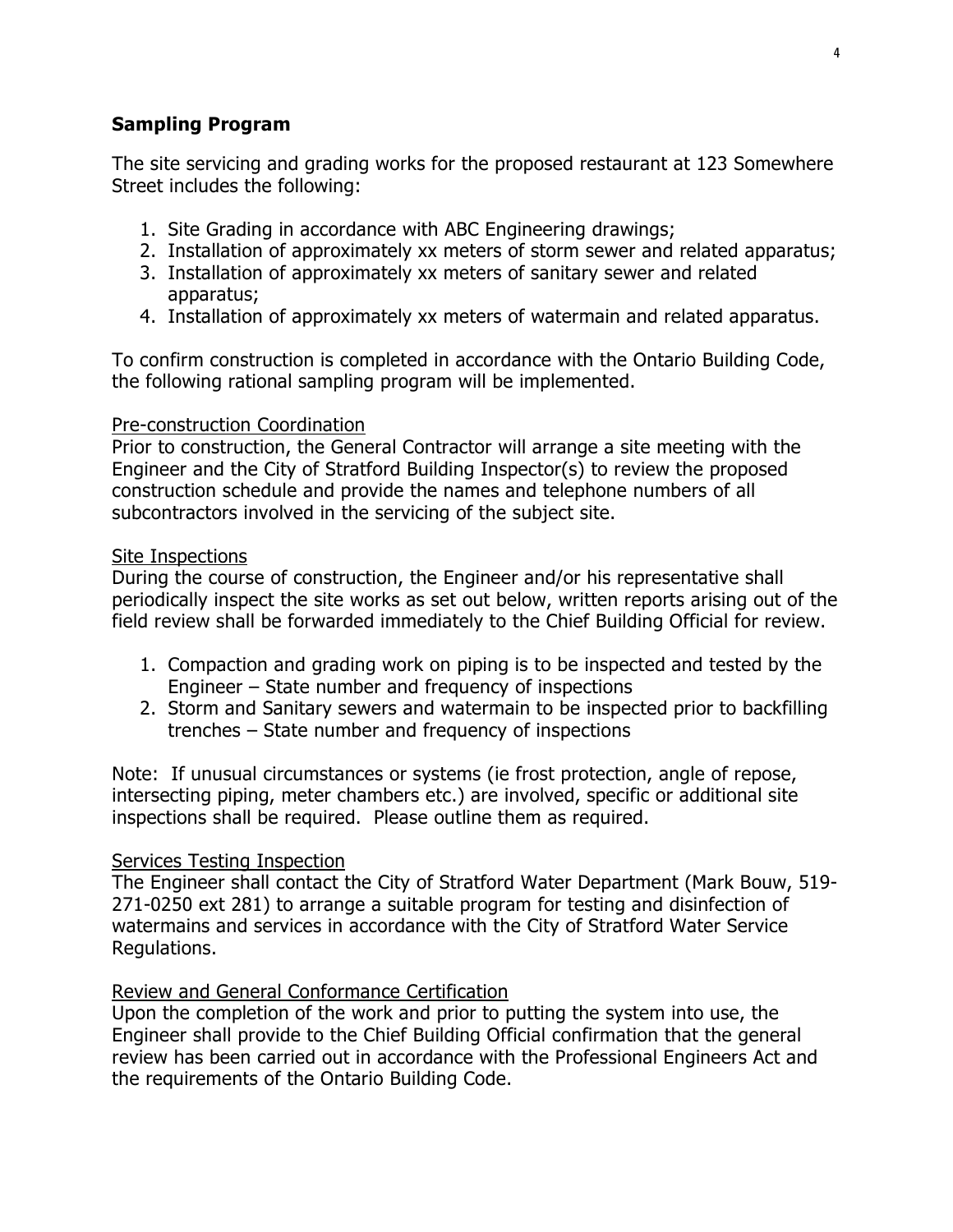## **Example Letter of Confirmation**

January 1, 2021

City of Stratford Infrastructure and Development Services Department 82 Erie Street, 3rd Floor Stratford, ON N5A 2M4

## **Attention: Chief Building Official**

## **Re: Letter of Confirmation 123 Somewhere Street Permit # 00-00000**

Dear :

We have carried out the general review of the construction of the sanitary sewer, storm sewer and watermain (or whatever applies to the specific case) work for this building in conformance with Section 78 of Ontario Regulation 941, made under the Professional Engineers Act, 1990.

The sanitary sewer, storm sewer, stormwater management system and waterworks (or whatever applies to the specific case) as shown on the drawing prepared by ABC Engineering under the professional seal of J. Doe, P. Eng. has been built in general conformity to the approved permit drawings and specifications including any amendments thereto and the review has been carried out in general conformance with the PEO Guidelines for Professional Engineers Providing General Review of Construction as required by the Ontario Building Code.

Yours truly,

**ABC Engineering Sealed with P. Eng. Stamp**

J. Doe, P. Eng.